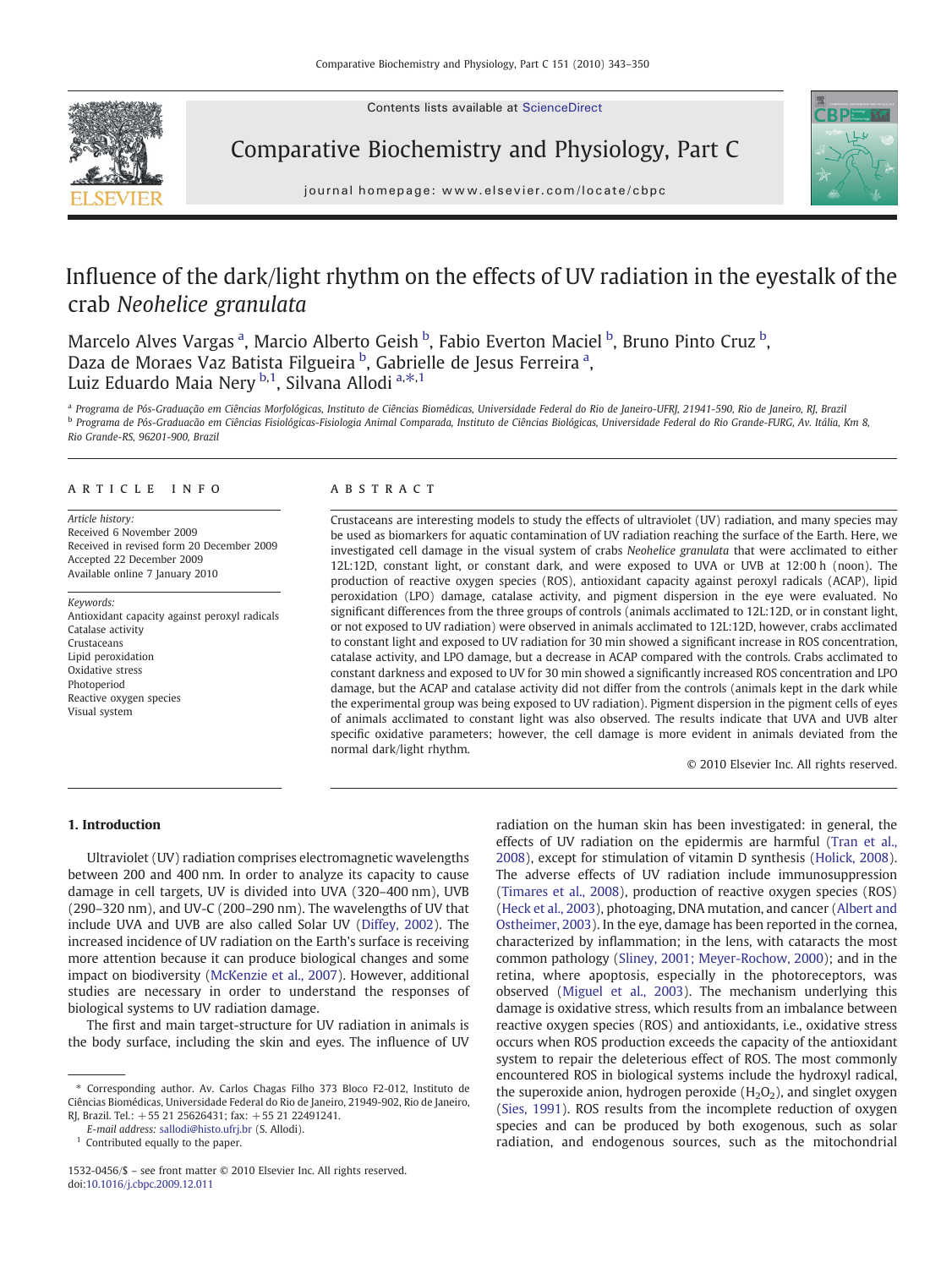<span id="page-1-0"></span>electron transport chain and the endoplasmic reticulum [\(Dean et al.,](#page-6-0) [1997\)](#page-6-0), the activity of enzymes, viz. cytochrome P450, xanthine oxidase, urate oxidase, and D-amino acid oxidase ([Stadtman and](#page-6-0) [Levine, 2000\)](#page-6-0).

Animals may respond to environmental conditions, the most important being the photoperiod. Circadian and exogenous daily variations, including those related to locomotor and brain activity, as well as environmental temperature and light fluctuations, result in corresponding daily patterns of reactive oxygen species (ROS) [\(Hardeland et al., 2003](#page-6-0)). Some investigators have proposed that circadian clocks organize metabolic functions into a coherent daily schedule, assuring their synchrony with environmental changes [\(Wijnen and Young, 2006](#page-7-0)).

If in vertebrates, mainly mammals, the adverse effects of UV radiation are well known, this is not true for invertebrates. To our knowledge, in crustaceans only [Gouveia et al. \(2005\)](#page-6-0) have reported oxidative and DNA damage in the cephalothorax and pereiopod epithelia in the crab Neohelice granulata, and [Miguel et al. \(2002\)](#page-6-0) reported morphological damage in the retina and lamina ganglionaris cells in the mangrove crab Ucides cordatus.

The crab N. granulata ( $=$ Chasmagnathus granulatus) is a semiterrestrial animal of the southern coast of Brazil, Uruguay, and Argentina, and it has been used by our group as a model for studies on the effects of UV. This species shows pigment dispersion in the melanophores during UV exposure, which disappears when the stimulus ceases ([Gouveia et al., 2004; Vargas et al., 2008](#page-6-0)). Although the effects of UV radiation on the epithelium of this crab have been studied, the effects of UV on the visual system have not so far been investigated. Thus, the aim of this study was to investigate the effects of UV radiation on the visual system of N. granulata in response to oxygen species production, using a biochemical approach and the evaluation of pigment dispersion. This may help to understand how crustaceans, which are an integral part of estuarine environments and contribute substantially to their dynamics, are affected by UV rays. In addition, because UVB radiation reaching the surface of the Earth has been increasing in recent decades ([Casiccia et al., 2003; Bertagnolli](#page-6-0) [et al., 2007; Kirchhoff et al., 2000](#page-6-0)), these animals may eventually be used as biomarkers for aquatic contamination.

#### 2. Materials and methods

# 2.1. Animals

Adult male crabs N. granulata weighing  $7.0 \pm 0.5$  g (mean  $\pm$  S.E.M) were collected in salt marshes near the city of Rio Grande, Brazil. They were transferred to the laboratory for an acclimation period of at least 10 days in tanks under constant conditions of temperature (20 °C) and salinity (20 ppt), and in three photoperiods, consisting of 12L:12D, constant light, and constant darkness. In the 12L:12D regime, the lights went on at 6:00 h and went off at 18:00 h. All procedures adopted in this study were performed after approval by the National Environmental Committee (IBAMA document number 1.637.714), and every effort was made to minimize animal suffering.

# 2.2. Assays

Within each set of crabs acclimated to one of the three different photoperiods, a group was exposed to UVA radiation, another group was exposed to UVB radiation, and still another group was the control. This control group was constituted by the animals that were not exposed to UV radiation (UVA or UVB), but to visible light (the animals acclimated to 12L:12D and constant light) or maintained in the dark (animals acclimated to constant darkness) during the same period of time that the experimental groups were exposed to UV radiation.

Therefore, after the acclimation period, two groups of crabs were irradiated at 12:00 h (noon), since this is the time when UV radiation is maximal, with different doses of UVA  $(1.575$  J/cm<sup>2</sup>) and UVB  $(1.294$  J/cm<sup>2</sup>), respectively, for 30 min. The UVA (VL: 115 L, 30 W) or UVB (VL: 115 C, 30 W; Vilber Lourmat, Marne Lavalee, France) lamps were monitored using a radiometer/photometer (model IL 1400A, International Light, Newburyport, MA, USA). The UVA lamp irradiation was 1.39 mW/cm<sup>2</sup> UVA, with contamination of 0.006 mW/cm<sup>2</sup> UVB and 0.000928.0 mW/cm<sup>2</sup> of visible light. The UVB lamp irradiation was  $1.195 \text{ mW/cm}^2$ , produced with contamination of 0.493 mW/cm<sup>2</sup> of UVA and 0.000113 mW/cm<sup>2</sup> of visible light. Both lamps showed no contamination with UV-C. The control group, formed with crabs that were not irradiated with UV (animals acclimated to 12L:12D and constant light), was maintained under fluorescent lamps (Philips TLT 40 W/75, São Paulo, Brazil) irradiating 96.0 mW/cm2 visible light. After the exposure, the animals were killed by severing the supra-esophageal ganglion, and the eyes were removed for further analyses.

## 2.2.1. ROS production

Two hundred and seventy eyestalks (90 for each group: control, exposed to UVA, and exposed to UVB) were weighed and homogenized (1:20 w/v) in a cold (4  $^{\circ}$ C) buffer solution containing sucrose (250 mM), PMSF (1 mM), and EDTA (5 mM), with pH adjusted to 7.6. The samples were centrifuged twice  $(2000g, 4 \degree C$  for 20 min) and the supernatant was collected and centrifuged again  $(10,000 \text{ g}, 4 \degree C)$  for 45 min). The supernatant resulting from this last centrifugation was used for the determination of the ROS ([Viarengo et al., 1999](#page-7-0)). For ROS detection, we used  $2'$ ,7′-dichlorofluorescein-diacetate (H<sub>2</sub>DCF-DA, Molecular Probes). This molecule in the presence of ROS generates a fluorochrome, detected at 488 and 525 nm wavelengths for excitement and emission, respectively. The analyses were carried out in a fluorescence microplate reader (Victor 2, Perkin Elmer) with readings every 5 min for 60 min. The total fluorescence production was calculated by integrating the fluorescence units (FU) during the period of the measurement, after adjusting the FU data to a secondorder polynomial function. The ROS concentration was referred to the total protein content present in the biological sample and expressed in FU (mg of protein)<sup>-1</sup>.

# 2.2.2. Antioxidant capacity against peroxyl radical analysis

Another 270 eyestalks (separated into three groups as explained in Section 2.2.1) were weighed and homogenized (1:20 w/v) in a cold (4 °C) buffer solution containing sucrose (250 mM), PMSF (1 mM), and EDTA (5 mM), with pH adjusted to 7.6. The samples were centrifuged twice at 2000g, 4 °C, for 20 min, and the supernatant was collected and centrifuged again (10,000g, 4 °C, for 45 min). The supernatant of this last centrifugation was then employed for the analyses. The antioxidant capacity against peroxyl radicals (ACAP) was measured according to the method of [Amado et al. \(2009\).](#page-6-0) Briefly, 10 µL of the supernatant prepared for the enzyme analysis was pipetted into a white 96-well microplate, six wells per sample. The reaction buffer (127.5 µL) containing 30 mM HEPES (pH 7.2), 200 mM KCl, and 1 mM  $MgCl<sub>2</sub>$  was added to the wells with the samples. In three of the six wells of each sample, 7.5 µL of 2,2′-azobis 2 methylpropionamidine dihydrochloride (ABAP; 4 mM; Aldrich) was added, and the same volume of ultrapure water was pipetted into the other three wells. The microplate was inserted into a fluorescence microplate reader (Victor 2, Perkin Elmer), at a programmed temperature of 35 °C, and the peroxyl radicals were produced by thermal decomposition of ABAP. Immediately before reading, 10 µL of the fluorescent probe  $2'$ , 7′-dichlorofluorescein-diacetate (H<sub>2</sub>DCF-DA) was added to the wells at a final concentration of 40  $\mu$ M [\(Ferreira-](#page-6-0)[Cravo et al., 2007](#page-6-0)).  $H<sub>2</sub>DCF-DA$  is cleaved by esterases present in samples, and the non-fluorescent compound  $H<sub>2</sub>DCF$  is oxidized by ROS to the fluorescent compound DCF, which is detected at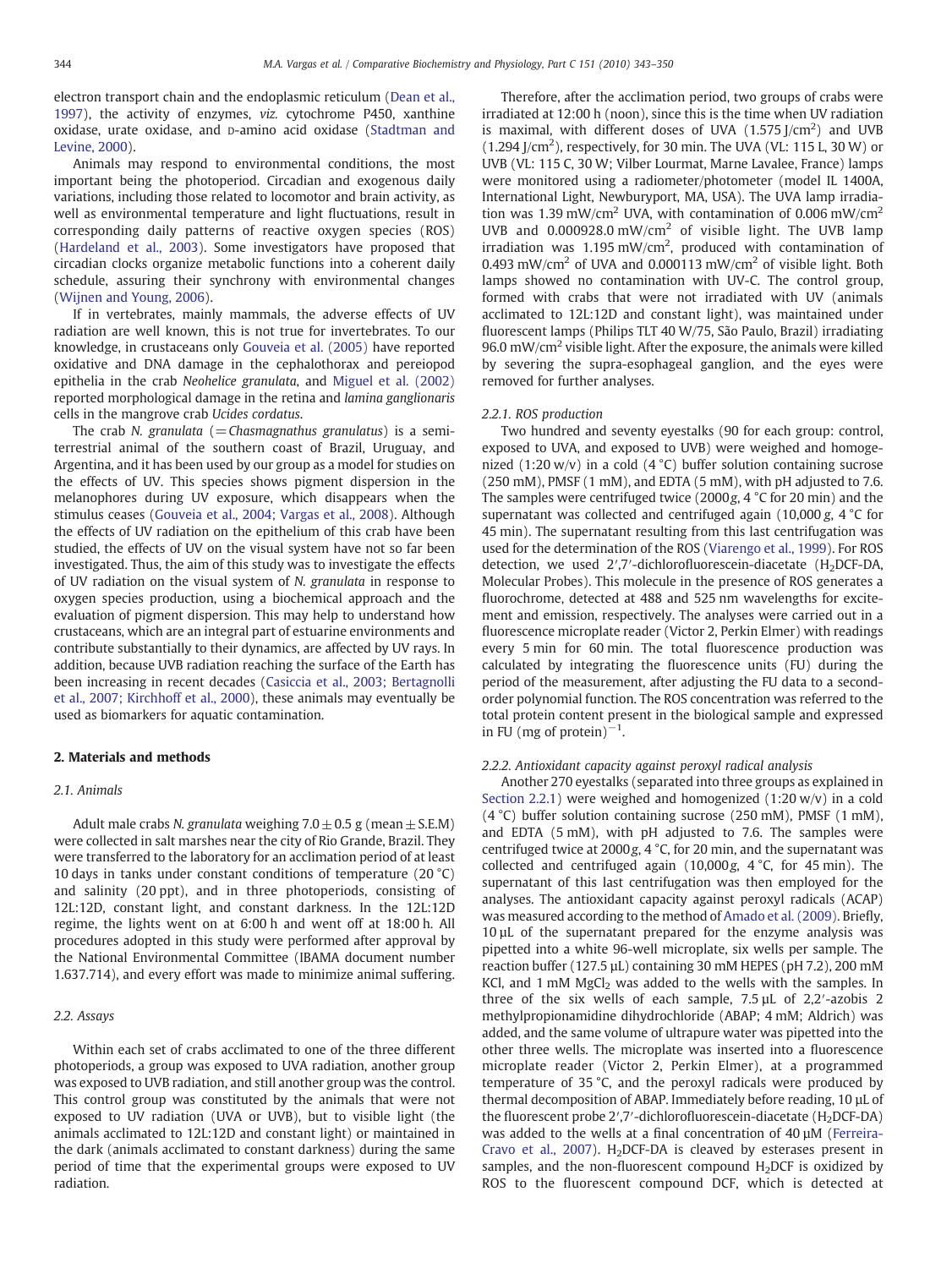<span id="page-2-0"></span>wavelengths of 488 and 525 nm, for excitation and emission, respectively. The thermal decomposition of ABAP and ROS formation were monitored with readings every 5 min for 60 min. According to [Regoli and Winston \(1999\) and Regoli \(2000\)](#page-6-0), non-enzymatic lowmolecular-weight scavengers (GSH, ascorbic acid, uric acid, and vitamin E) generally account for 70% of the total scavenging capacity towards peroxyl radicals. Therefore, if enzymatic inhibition occurs due to the high temperature (since crabs are poikilotherms) needed for the ABAP decomposition in the peroxyl radical (35 °C), the decrease of the antioxidant capacity should be a minor problem. The total fluorescence production was calculated by integrating the fluorescence units (FU) along with the time of the measurement, after adjusting the FU data to a second-order polynomial function. The results were calculated as the difference in area of  $FU \times min$  in the same sample, with and without ABAP addition, and standardized to the ROS area without ABAP (background area). The inverse of the relative difference between the ROS area with and without ABAP was considered as a measure of the antioxidant capacity: the greater the difference in area, the higher the antioxidant capacity, since high fluorescence levels were obtained after adding ABAP, signifying a low competence to neutralize peroxyl radicals. Thus, the calculation for the antioxidant competence is:

1 / (ROS<sub>area</sub>ABAP−ROS<sub>area</sub>background) / ROS<sub>area</sub>background.

# 2.2.3. Catalase activity

Still another 270 optic ganglia (separated into three groups as explained in [Section 2.2.1](#page-1-0)) were weighed and homogenized (1:20 w/v) in a cold (4 °C) buffer solution containing Tris base (20 mM), EDTA (1 mM), dithiothreitol (1 mM, Sigma), KCl (150 mM), and PMSF (0.1 mM), with pH adjusted to 7.6. The homogenates were centrifuged at 9000 g, 4 °C, for 30 min, and the supernatant was then employed for the analyses. The catalase (EC 1.11.1.6) activity was analyzed according to [Beutler \(1975\)](#page-6-0), determining the initial rate of  $H_2O_2$  (50 mM) decomposition at 240 nm. The results were expressed in CAT units: one unit is the amount of enzyme that hydrolyzes 1  $\mu$ mol H<sub>2</sub>O<sub>2</sub> per min and per mg of protein, at 25 °C and pH 8.0. This procedure was performed using a digital spectrophotometer (Biomatte 3).

## 2.2.4. Lipid peroxidation

Two hundred and seventy eyestalks (separated into three groups as explained in [Section 2.2.1](#page-1-0)) were weighed and homogenized (1:20 w/v) with methanol [in a cold  $(4 °C)$  condition and centrifuged at 1000g, 4 °C, for 10 min]. The supernatant was used for the analyses. The methodology, termed FOX ([Hermes-Lima et al., 1995; Monserrat](#page-6-0) [et al., 2003](#page-6-0)), is based on the oxidation of Fe(II) under acidic conditions, and measures the quantity of lipid peroxides. For the lipid peroxidation (LPO) measurements, FeSO<sub>4</sub> (1 mM),  $H<sub>2</sub>SO<sub>4</sub>$ (0.25 M), xylenol orange (1 mM, Sigma) and MilliQ water were added sequentially. Samples (30 µL) or methanol (blanks) were added and incubated for 450 min. Subsequently, the absorbance (550 nm) was determined using a microplate reader (Victor 2, Perkin Elmer), and cumene hydroperoxide (CHP, Sigma) was employed as a standard. LPO was expressed as cumene hydroperoxide (CHP) equivalents per g of wet mass.

# 2.3. Histological analysis

The eyestalks of nine crabs acclimated to the three photoperiods analyzed were dissected at 12:00 h, fixed in 4% paraformaldehyde for 4 h in 0.1 M phosphate-buffered saline (PBS), and dehydrated in a graded ethanol series. The material was embedded in paraffin, and 12 µm sections, obtained using a rotatory microtome, were collected on slides. The sections were stained with hematoxylin and eosin, for observation by means of an Olympus BX50 microscope connected to a CCD camera (Pro-series, High Performance), and provided with commercial software for image acquisition using Image Pro.

# 2.4. Statistical analysis

The statistical analyses were carried out by analysis of variance (ANOVA) followed by the Newman–Keuls test ( $a = 0.05$ ). Normality and variance homogeneity were verified as ANOVA assumptions. Mathematical transformations were performed when necessary ([Zar,](#page-7-0) [1984\)](#page-7-0). The results of all experiments were expressed as a percentage compared to the control group.

# 3. Results

The control groups for 12L:12D, for constant light, and for constant darkness (none of them exposed to UV) showed different values for ROS, LPO, ACAP, and catalase activity according to the acclimation regime (Table 1). The ROS concentration was low in animals acclimated to constant darkness, and did not differ from animals acclimated to 12L:12D and constant light. The ACAP test showed higher values in those animals acclimated to constant darkness and constant light than in the animals acclimated to 12L:12D. The catalase activity showed no significant difference in the different acclimation schedules employed, whereas the LPO values were low in the animals acclimated to constant light and constant darkness.

# 3.1. ROS concentration

The animals acclimated to 12L:12D and exposed to UVA or UVB showed no significant difference when compared to the control groups for each treatment [\(Fig. 1](#page-3-0)A). However, the ROS concentration increased in the animals acclimated to constant light [\(Fig. 1B](#page-3-0)) and constant darkness [\(Fig. 1C](#page-3-0)) when exposed to UV radiation.

# 3.2. Antioxidant capacity against peroxyl radicals

The ACAP test performed in animals acclimated to 12L:12D [\(Fig. 2](#page-3-0)A) and to constant darkness [\(Fig. 2](#page-3-0)B) after being exposed to UV radiation showed no significant difference when compared with the control group. However, when the animals were acclimated to constant light, the ACAP result was significantly lower in animals exposed to UVA and UVB than in the controls [\(Fig. 2](#page-3-0)C).

# 3.3. Catalase activity

In the crabs acclimated to 12L:12D, the catalase activity increased after exposure to UVB when compared with controls [\(Fig. 3](#page-4-0)A). Additionally, in animals acclimated to constant light, after the exposure to UVA and UVB the catalase activity was higher than in the controls ([Fig. 3B](#page-4-0)). In contrast, in animals acclimated to constant

#### Table 1

Values for ROS, LPO, ACAP and catalase activity of control groups (mean  $\pm$  SEM) in 12L-12D ( $n=5$ ) photoperiod, constant light ( $n=5$ ) and constant darkness ( $n=5$ ) at 12:00 h.

| Assay                                                       | 12L:12D                     | Constant light                     | Constant dark                                   |
|-------------------------------------------------------------|-----------------------------|------------------------------------|-------------------------------------------------|
| ROS concentration<br>(FU (g of protein) $^{-1}$ )           | $1887.6 + 417.3a$           | $2176.0 + 89.5^a$                  | $606.8 + 100.9^b$                               |
| <b>LPO</b><br>(CHP (g of wet mass) <sup>-1</sup> )          | $130.78 + 8.48^a$           | $102.75 + 6.32^b$                  | $41.11 + 9.35$ <sup>c</sup>                     |
| ACAP                                                        | $0.0046 + 0.00032a$         |                                    | $0.048 + 0.008^{\rm b}$ $0.059 + 0.009^{\rm b}$ |
| Catalase activity<br>(U CAT (mg of protein) <sup>-1</sup> ) | $24.98 + 2.83$ <sup>a</sup> | $43.66 + 11.11^a$ $27.04 + 1.81^a$ |                                                 |

Different letters represent statistically significant differences for each variable  $(P<0.05)$ .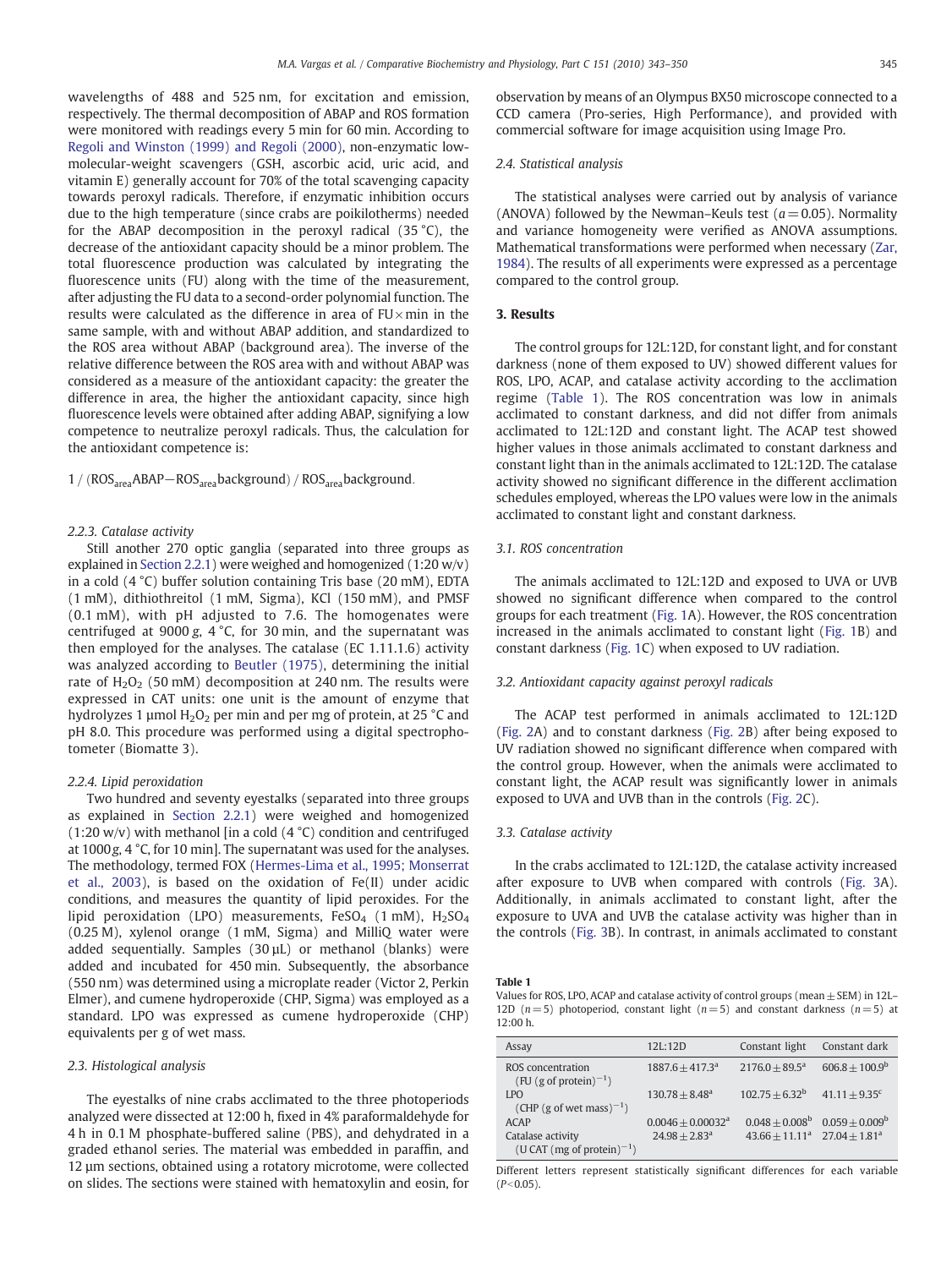<span id="page-3-0"></span>

Fig. 1. Concentration at 12:00 h of reactive oxygen species in eyestalks of the crab Neohelice granulata acclimated to (A) 12L:12D, (B) constant light, (C) constant darkness, and exposed to UV radiation. Each point represents a percentage of the mean  $\pm$  S.E.M ( $n=5$ ).

darkness and exposed to UVA and UVB, catalase activity showed no significant difference from the control group [\(Fig. 3C](#page-4-0)).

# 3.4. Lipid peroxidation

Regarding LPO, animals acclimated to 12L:12D and exposed to UVA or UVB did not show any significant differences when compared with the control group ([Fig. 4](#page-4-0)A), but when crabs acclimated to constant light and constant darkness were exposed to UV radiation, LPO values increased significantly, as shown in [Fig. 4B](#page-4-0) and C, respectively.

# 3.5. Histological analysis

The visual system of decapod crustaceans consists of ommatidia composed of a cornea, a crystalline cone lens system, and a retina formed by photoreceptors and pigment glial cells. The photoreceptors are connected via the fasciculated zone to a group of three sequentially



Fig. 2. Antioxidant competence against peroxyl radical (ACAP) at 12:00 h of eyestalks from the crab Neohelice granulata acclimated to (A) 12L:12D, (B) constant light, (C) constant darkness, and after exposure to UV. Each point represents a percentage of the mean + S.E.M  $(n=5)$ .

arranged optic ganglia: the lamina ganglionaris, the external medulla, and the internal medulla. The basement membrane limits the retina proximally ([Grassé et al., 1976; Allodi et al., 1995\)](#page-6-0) ([Fig. 5](#page-5-0)A).

The sections of eyestalks of the crabs acclimated to 12L:12D and fixed at 12:00 h showed few pigments in the retina near the basement membrane [\(Fig. 5B](#page-5-0)), and the pigments were more distributed in the fasciculated zone. In the sections obtained from the retina of the crabs acclimated to constant light [\(Fig. 5C](#page-5-0)) and to constant darkness [\(Fig. 5](#page-5-0)D), pigments were clearly seen in the retina near the basement membrane and were more aggregated in the fasciculated zone [\(Fig. 5](#page-5-0)D). It is important to note here that in decapods maintained in normal photoperiods, light-adapted eyes show dispersed pigments, whereas during the night, most of the eye pigments are withdrawn [\(Fricke, 1931; Meyer-Rochow and Lindström, 1988](#page-6-0)). Therefore, the pigment position seen in eyes of crabs maintained in constant light and constant darkness indicates that these crabs are on different photoperiod schedules.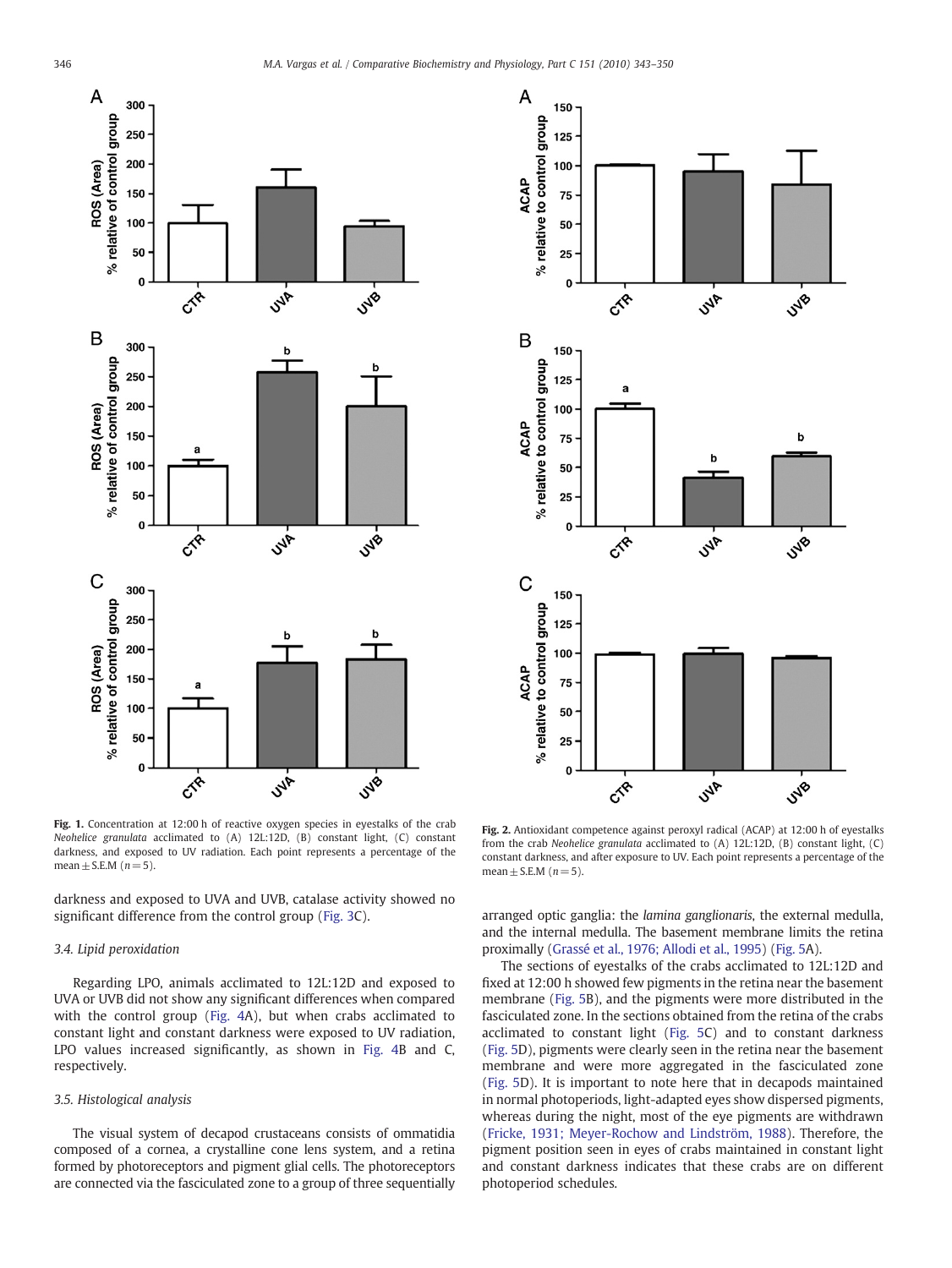<span id="page-4-0"></span>

% relative to control group 150 I PO 100 50  $\mathbf 0$  $\overline{c^*}$ **SHP** JyB B c 200 % relative to control group b 150 a I<sub>PO</sub> 100 50  $\mathbf 0$ **SNF**  $\overline{c^k}$ **JVB**  $\mathsf{C}$ 400 relative to control group b b 300 LPO 200 100  $\%$  $\mathbf 0$  $\overline{c^*}$ **SMR SNB-**

Fig. 3. Catalase activity determined at 12:00 h of eyestalks of the crab Neohelice granulata acclimated to (A) 12L:12D, (B) constant light, (C) constant darkness, and exposed to UV radiation. Each point represents a percentage of the mean $\pm$  S.E.M  $(n= 5)$ .

# Fig. 4. Lipid peroxidation (LPO) of eyestalks from the crab Neohelice granulata acclimated to (A) 12L:12D, (B) constant light, (C) constant darkness, exposed to UV radiation and analyzed at 12:00 h. Each point represents a percentage of the mean  $\pm$  S.E.M ( $n=5$ ).

# 4. Discussion

Photoperiod plays an important role in animal metabolic functions [\(Hardeland et al., 2003\)](#page-6-0), and when their dark/light rhythm is disturbed, animals can be susceptible to oxidative stress [\(Fanjul-](#page-6-0)[Moles and Prieto-Sagredo, 2003; Fanjul-Moles et al., 2009; Prieto-](#page-6-0)[Sagredo et al., 2000](#page-6-0)). In this study, as summarized in [Table 1](#page-2-0), we showed that non-irradiated animals acclimated to different conditions altered their oxidative status: the ROS concentration decreased in animals acclimated to constant darkness, and the ACAP increased in animals acclimated to constant light and constant darkness. The catalase activity showed no significant difference from the controls; however, the LPO values decreased in animals acclimated to constant conditions.

The ability of UV radiation to produce noxious substances is well known. For example, the shorter, higher-energy wavelengths of UV radiation are potential initiators of photochemical reactions that induce oxidative stress through the generation of ROS [\(Lassen et al.,](#page-6-0) [2008\)](#page-6-0). The eye surface, which is generally exposed to atmospheric oxygen and sunlight, including UV radiation, generates ROS and causes oxidative stress in biological systems [\(Wenk et al., 2001](#page-7-0)). In the visual system of N. granulata, UV radiation increased the ROS concentration in the eyestalk of animals acclimated to constant light. Similarly, it has been shown that both UVA and UVB can produce ROS in lens proteins of mammals ([Andley and Clark, 1989; Linetsky and](#page-6-0) [Ortwerth, 1995, 1997; Linetsky et al., 1996](#page-6-0)), in the lens as a whole [\(Babu et al., 1995; Spector et al., 1995](#page-6-0)), and in cultured cornea epithelial cells ([Shimmura et al., 1996](#page-6-0)).

The increase of the ROS concentration following UV irradiation has the capacity to damage all biomolecules, including lipids [\(Lassen et al.,](#page-6-0) [2008\)](#page-6-0). In the eyestalks of N. granulata, UV radiation increased LPO levels in the animals acclimated to constant light and constant darkness. Interestingly, LPO levels of rabbit corneal cells following UV irradiation were not significantly altered, even though UV was used in relatively high doses, suggesting that the cornea antioxidative

A

200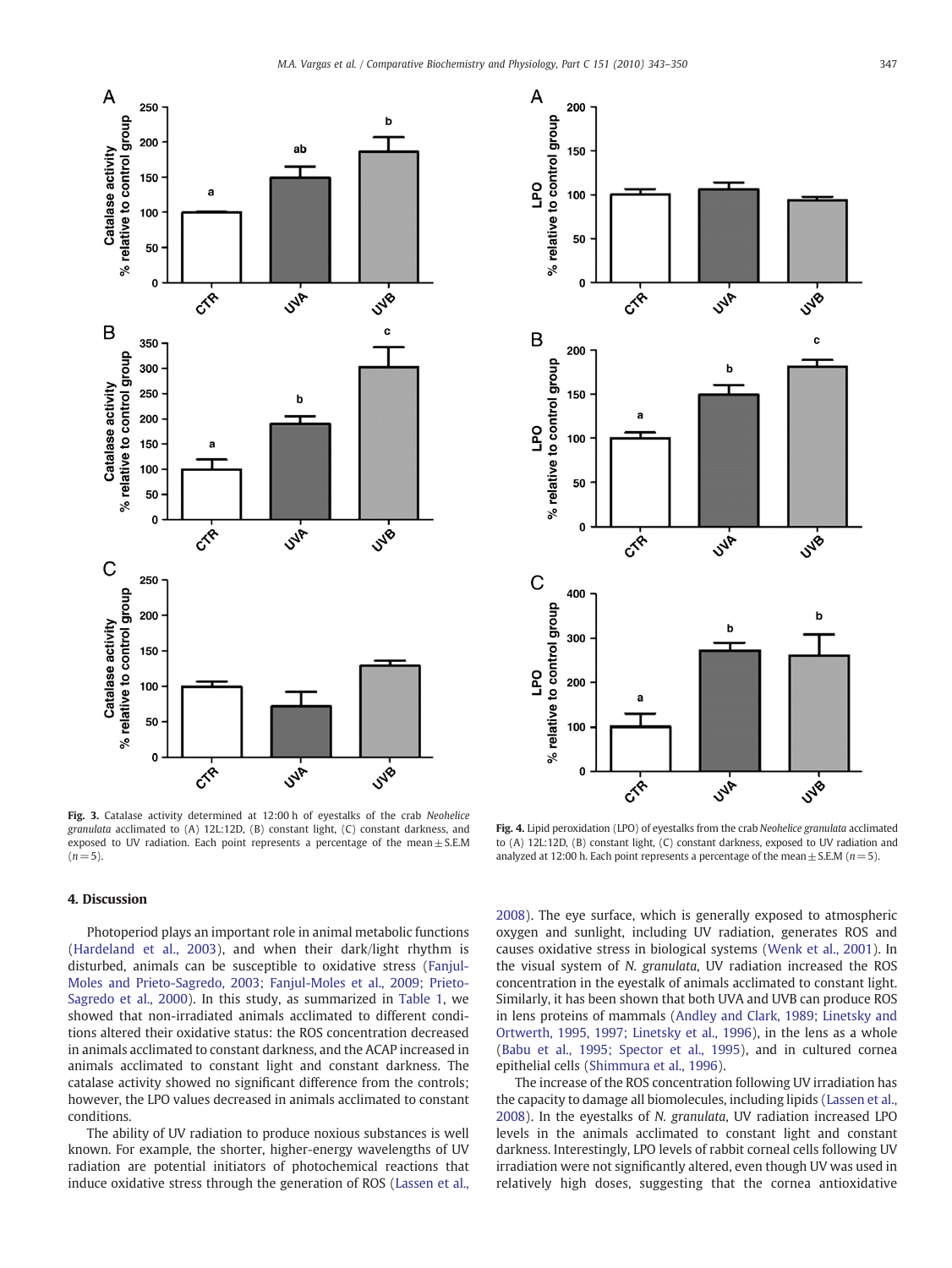<span id="page-5-0"></span>

Fig. 5. Histological longitudinal sections of eyestalks of the crab Neohelice granulata stained with hematoxylin and eosin. (A) Low magnification of an eyestalk, showing the retina (RE), fasciculated zone (FZ), lamina ganglionaris (LG), external medulla (EM), and internal medulla (IM). The square shows the region where higher magnifications of eyestalks of animals acclimated to 12L:12D (B), to constant light (C), and to constant darkness (D) fixed at 12:00 h are shown. Asterisks represent the basement membrane. The arrows in the insets indicate the pigment migration pattern in the retina. Scale bars:  $A - 600 \mu m$ ;  $B - 10 \mu m$ , insert  $-7 \mu m$ ;  $C - 10 \mu m$ ; insert  $-8 \mu m$ ;  $D - 13$ ; insert  $-5 \mu m$ .

enzymes and other antioxidants, such as reduced glutathione, were able to diminish ROS generated by UV irradiation, at least under the experimental conditions used. On the other hand, UVA irradiation of lens epithelial cells resulted in a three-fold increase in lipid peroxides. The LPO in the rabbit lens appears to be associated with the increase of ROS concentration ([Rogers et al., 2004](#page-6-0)). This association between ROS concentration and LPO following UV irradiation may also be occurring in the experimental procedures used in the eyestalk of N. granulata in this study, since it is known that LPO levels increase when there is a significant increase in the ROS concentration.

Catalase is a heme protein that reduces  $H_2O_2$  to water and molecular oxygen, and is most useful to block cellular damage in tissues submitted to oxidative stress. Catalase is a constituent of the visual systems of both mammals ([Atalla et al., 1987; Kenney et al.,](#page-6-0) [2005; Miguel et al., 2003\)](#page-6-0) and crustaceans ([Miguel et al., 2005; Miguel](#page-6-0) [et al., 2007](#page-6-0)). Also, it has been reported that UV radiation is able to reduce the activity of catalase in the corneal epithelial cells of rabbits [\(Cejkova et al., 2000](#page-6-0)). In our study, we observed different results: catalase activity increased after exposure to UVB radiation in the crabs acclimated to 12L:12D. In addition, we observed an increase in catalase activity after UVA and UVB irradiation in the animals acclimated to constant light. On the other hand, the animals acclimated to constant darkness showed no significant difference in catalase activity after exposure to UV radiation when compared to the controls. These results may be explained as [Heck et al. \(2003\)](#page-6-0) suggested: as a consequence of the association between the levels of catalase and the quantity of UV received by the cells. In other words, accumulation of excessive ROS, generated through the action of catalase, may lead to oxidative stress. In addition, the decrease of the ACAP levels after the exposure to UV radiation of the crabs acclimated to constant light, compared to the controls, may be associated with the increase of the ROS concentration caused by UV radiation, which can induce LPO damage.

Pigments are very important to protect the cells from the damage caused by UV radiation. In mammals, tanning appears to involve cross-talk between keratinocytes and melanocytes, and results in the transfer of melanin-containing melanosomes into the more superficially located keratinocytes, where the pigment forms a "cap" over the sun-exposed surface of the nucleus ([Duval et al., 2001; Yamaguchi](#page-6-0) [et al., 2008\)](#page-6-0). In crustaceans, [Gouveia et al. \(2005\)](#page-6-0) reported that pigments are able to decrease damage caused by UV radiation in the cells of N. granulata. In this study, we observed differences in the aspect of pigment aggregation in the retina of N. granulata. The pigments in the eyes of the crabs acclimated to 12L:12D and fixed at 12:00 h were seen in a state which is expected for animals in their normal dark/light period, i.e., they were dispersed in the retina in order to protect the photoreceptors from light. This state differed from the animals acclimated to constant light and constant darkness, which showed more pigments near the basement membrane, and pigment aggregation in the fasciculated zone. Therefore, the changing of the photoperiod to a constant condition may have caused the loss of the protecting effect regulated by the photoperiod.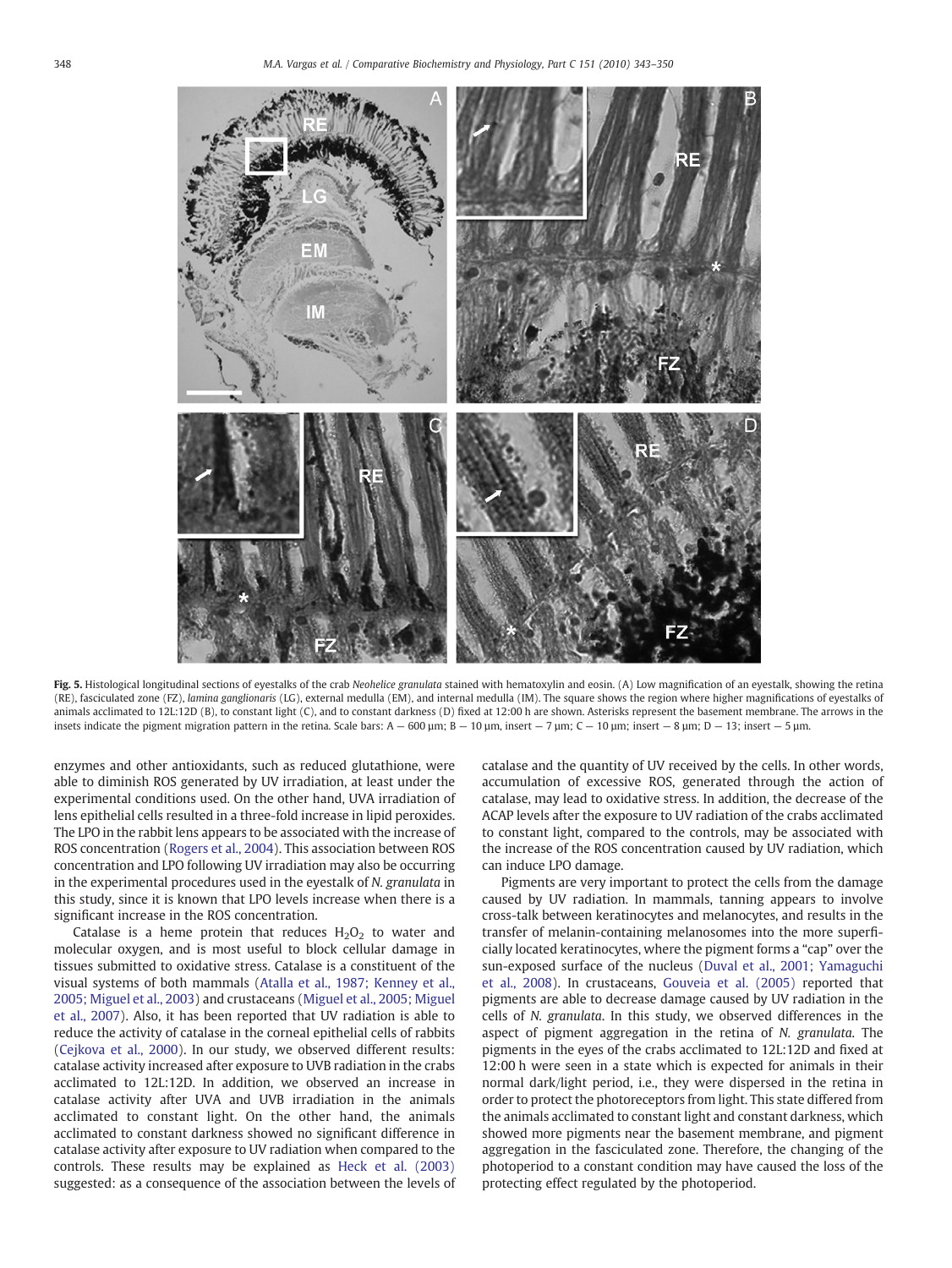<span id="page-6-0"></span>The photoperiod is a crucial environmental factor for many physiological roles of living organisms, and many molecules, such as melatonin, are mediators of the biological and physiological rhythms in animals. Interestingly, in a previous study conducted by our group (Maciel et al., 2008), we observed a biphasic profile of melatonin in crabs acclimated both to 12L:12D and to constant darkness, different from animals acclimated to constant light, which showed low levels of melatonin with no daily variation. Therefore, our results showing noxious effects of UV radiation in the eyestalk of N. granulata in animals acclimated to constant light could be correlated with the low levels of these molecules. In conclusion, UVA and UVB radiation can produce significant cell damage and alterations in the antioxidant defense system in the visual system of crustaceans; however, these effects are highly dependent on the photoperiod regime to which the animals are subject.

# Acknowledgments

This study was supported by CNPq, FAPERJ, and CAPES. We are grateful to Jorge Luis da Silva for technical assistance.

#### References

- Albert, M.R., Ostheimer, K.G., 2003. The evolution of current medical and popular attitudes toward ultraviolet light exposure: part 2. J. Am. Acad. Dermatol. 48, 909–918.
- Allodi, S., Santos, L.M.S., Silva, S.F., 1995. Histological study of the visual system in the decapod crustacean Macrobrachium rosenbergii. Braz. J. Morphol. Sci. 12, 14–22.
- Amado, L.L., Garcia, M.L., Ramos, P.B., Freitas, R.F., Zafalon, B., Ferreira, J.L.R., Yunes, J.S., Monserrat, J.M., 2009. A method to measure total antioxidant capacity against peroxyl radicals in aquatic organisms: application to evaluate microcystins toxicity. Sci. Total Environ. 407, 2115–2123.
- Andley, U.P., Clark, B.A., 1989. The effects of near-UV radiation on human lens b-crystallins: protein structural changes and the production of  $O_2^-$  and  $H_2O_2$ . Photochem. Photobiol. 50, 97–105.
- Atalla, L., Fernandez, M.A., Rao, N.A., 1987. Immunohistochemical localization of catalase in ocular tissue. Curr. Eye Res. 6, 1181–1187.
- Babu, V., Misra, R.B., Joshi, P.C., 1995. Ultraviolet-B effects on ocular tissues. Biochem. Biophys. Res. Commun. 210, 417–423.
- Bertagnolli, C., Peres, R.S., Carbone, S., Manfro, R.L., Pinheiro, D.K., Schuch, A.A.M.P., Nozawa, H., Yamamoto, H., Schuch, N.J., 2007. Estimativa para o cálculo de ozônio total usando dados de UVB e UVA do observatório espacial do sul, Brasil. Rev. Bras. Geofis. 25, 9–15.
- Beutler, E., 1975. The preparation of red cells for assay. In: Beutler, E. (Ed.), Red Cell Metabolism: A Manual of Biochemical Methods. Grune & Straton, New York, pp. 8–18.
- Casiccia, C., Kirchhoff, V.W.J.H., Torres, A., 2003. Simultaneous measurements of ozone and ultraviolet radiation: spring 2000, Punta Arenas, Chile. Atmos. Environ. 37, 383–389.
- Cejkova, J., Stipek, S., Crkovska, J., Ardan, T., 2000. Changes of superoxide dismutase, catalase and glutathione peroxidase in the corneal epithelium after UVB rays. Histochemical and biochemical study. Histol. Histopathol. 15, 1043-1050.
- Dean, R.T., Fu, S., Stocker, R., Davies, M.J., 1997. Biochemistry and pathology of radical mediated protein oxidation. Biochem. J. 324, 1–18.
- Diffey, B.L., 2002. What is the light. Photodermatol. Photoimmunol. Photomed. 18, 68–74.
- Duval, C., Reginer, M., Schimith, R., 2001. Distinct melanogenic response of human melanocytes in mono-culture, in co-culture with keratinocytes and in reconstructed epidermis to UV exposure. Pigment Cell Res. 14, 348–355.
- Fanjul-Moles, M.L., Prieto-Sagredo, J., 2003. The circadian system of crayfish: a developmental approach. Microsc. Res. Tech. 60, 291–301.
- Fanjul-Moles, M.L., Prieto-Sagredo, J., López, D.S., Bartolo-Orozco, R., Cruz-Rosas, H., 2009. Crayfish Procambarus clarkii retina and nervous system exhibit antioxidant circadian rhythms coupled with metabolic and luminous daily cycles. Photochem. Photobiol. 85, 78–87.
- Ferreira-Cravo, M., Piedras, F.R., Moraes, T.M., Ferreira, J.L.B., de Freitas, D.P.S., Machado, M.D., Geracitano, L.A., Monserrat, J.M., 2007. Antioxidant responses and reactive oxygen species generation in different body regions of the estuarine polychaeta Laeonereis acuta (Nereididae). Chemosphere 66, 1367–1374.
- Fricke, H., 1931. Die Komplexaugen von Diastylis rathkei. Zool. Jahrb., Abt. Anal. Ontog. Tiere S3, 701–724.
- Gouveia, G.R., Lopes, T.M., Neves, C.A., Nery, L.E.M., Trindade, G.S., 2004. Ultraviolet radiation induces dose-dependent pigment dispersion in crustacean chromatophores. Pigment Cell Res. 17, 545–548.
- Gouveia, G.R., Marques, D.S., Cruz, B.P., Geracitano, L.A., Nery, L.E.M., Trindade, G.S., 2005. Antioxidant defenses and DNA damage induced by UV-A and UV-B radiation in the crab Chasmagnathus granulata (Decapoda, Brachyura). Photochem. Photobiol. 81, 398–403.
- Grassé, P.P., Poisson, R.A., Tuzet, O., 1976. Zoologia. I. Invertebrados. P.P. Grasse ed. Toray-Masson, S.A., Barcelona.
- Hardeland, R., Coto-Montes, A., Poeggeler, B., 2003. Circadian rhythms, oxidative stress, and antioxidative defense mechanisms. Chronobiol. Int. 20, 921–962.
- Heck, D.E., Vetrano, A.M., Mariano, T.M., Laskin, J.D., 2003. UVB stimulates production of reactive oxygen species. J. Biol. Chem. 25, 22432–22436.
- Hermes-Lima, M., William, G., Storey, K., 1995. Quantification of lipid peroxidation in tissue extracts based on Fe(III) xylenol orange complex formation. Free Radic. Biol. Med. 19, 271–280.
- Holick, M.F., 2008. Vitamin D and sunlight: strategies for cancer prevention and other health benefits. Clin. J. Am. Soc. Nephrol. 5, 1548–1554.
- Kenney, M.C., Chwa, M., Atilano, S.R., Tran, A., Carballo, M., Saghizadeh, M., 2005. Increased levels of catalase and cathepsin V/L2 but decreased TIMP-1 in keratoconus corneas: evidence that oxidative stress plays a role in this disorder. Invest. Ophthalmol. Vis. Sci. 46, 823–832.
- Kirchhoff, V.W.J.H., Echer, E., Leme, N.P., Silva, A.A., 2000. A variação sazonal da radiação ultravioleta solar biologicamente ativa. Rev. Bras. Geofís. 18, 63–74.
- Lassen, N., Black, W.J., Estey, T., Vasiliou, V., 2008. The role of corneal crystallins in the cellular defense mechanisms against oxidative stress. Semin. Cell Dev. Biol. 19, 100–112.
- Linetsky, M., Ortwerth, B.J., 1995. The generation of hydrogen peroxide by UVA irradiation of human lens proteins. Photochem. Photobiol. 62, 87–93.
- Linetsky, M., Ortwerth, B.J., 1997. Quantitation of the singlet oxygen produced by UVA irradiation of human lens proteins. Photochem. Photobiol. 65, 522–529.
- Linetsky, M., James, H.-L., Ortwerth, B.J., 1996. The generation of superoxide anion by UVA irradiation of human lens proteins. Exp. Eye Res. 63, 67–73.
- Maciel, F.E., Geihs, M.A., Vargas, M.A., Cruz, B.P., Ramos, B.P., Vakkuri, O., Meyer-Rochow, V.B., Nery, L.E.M., Allodi, S., 2008. Daily variation of melatonin content in the optic lobes of the crab Chasmagnathus granulatus. Comp. Biochem. Physiol., A 149, 162–166.
- McKenzie, R.L., Aucamp, P.J., Bais, A.F., Björn, L.O., Ilyas, M., 2007. Changes in biologically-active ultraviolet radiation reaching the Earth's surface. Photochem. Photobiol. Sci. 6, 218–231.
- Meyer-Rochow, V.B., 2000. Risks, especially for the eye, emanating from the rise of solar UV-radiation in the Arctic and Antarctic regions. Int. J. Circumpolar Health 59, 38–51.
- Meyer-Rochow, V.B., Lindström, M., 1988. Electrophysiological and histological observations on the eye of adult, female Diastylis rathkei (Crustacea, Malacostraca, Cumacea). Biol. Bull. 175, 144–153.
- Miguel, N.C.O., Meyer-Rochow, V.B., Allodi, S., 2002. Ultrastructural of first and second ordem neurons in the visual system of the crab Ucides cordatus following exposure to ultraviolet radiation. Micron 33, 627–637.
- Miguel, N.C.O., Meyer-Rochow, V.B., Allodi, S., 2003. A structural study of the retinal photoreceptor, plexiform and ganglion cell layers following exposure to UVB and UVC radiation in the albino rat. Micron 34, 395–404.
- Miguel, N.C.O., Wajsenzon, I.J.R., Allodi, S., 2005. The expression of catalase in the visual system of the crab Ucides cordatus. Nauplius 13, 159–166.
- Miguel, N.C.O., Wajsenzon, I.J.R., Takiya, C.M., Andrade, L.R., Tortelote, G.G., Einicker-Lamas, M., Allodi, S., 2007. Catalase, Bax and p53 expression in visual system of the crab Ucides Cordatus following exposure to ultraviolet radiation. Cell Tissue Res. 329, 159–168.
- Monserrat, J.M., Geracitano, L.A., Pinho, G.L.L., Vinagre, T.M., Faleiros, M., Alciati, J.C., Bianchini, A., 2003. Determination of lipid peroxides in invertebrates tissues using the Fe(III) xylenol orange complex formation. Arch. Environ. Contam. Toxicol. 45, 177–183.
- Prieto-Sagredo, J., Ricalde-Recchia, I., Durán-Lizárraga, M.E., Gonsebatt, M.E., Fanjul-Moles, M.L., 2000. Changes in hemolymph glutathione status after variation in photoperiod and light-irradiance in crayfish Procambarus clarkii and Procambarus digueti. Photochem. Photobiol. 71, 487–492.
- Regoli, F., 2000. Total oxyradical scavenging capacity (TOSC) in polluted and translocated mussels: a predictive biomarker of oxidative stress. Aquat. Toxicol. 50, 351–361.
- Regoli, F., Winston, G.W., 1999. Quantification of total oxidant scavenging capacity of antioxidants for peroxynitrite, peroxyl radicals, and hydroxyl radicals. Toxicol. Appl. Pharmacol. 156, 96–105.
- Rogers, C.S., Chan, L.M., Sims, Y.S., Byrd, K.D., Hinton, D.L., Twining, S.S., 2004. The effects of sub-solar levels of UV-A and UV-B on rabbit corneal and lens epithelial cells. Exp. Eye Res. 78, 1007–1014.
- Shimmura, S., Suematsu, M., Shimoyama, M., Tsubota, K., Oguchi, Y., Ishimura, Y., 1996. Subthreshold UV-radiation-induced peroxide formation in cultured corneal epithelial cells: the protective effects of lactoferrin. Exp. Eye Res. 63, 519–526.
- Sies, H., 1991. Oxidative Stress. II. Oxidants and Antioxidants. Academic Press, London, UK.
- Sliney, D.H., 2001. Photoprotection of the eye, UV-radiation and sunglasses. J. Photochem. Photobiol., B. 64, 166–175.
- Spector, A., Wang, G., Wang, R., Li, W., Duszark, R.J., 1995. A brief photochemically induced oxidative insult causes irreversible lens damage and cataract. I. Transparency and epithelial cell layer. Exp. Eye Res. 60, 471–480.
- Stadtman, E.R., Levine, R.L., 2000. Protein oxidation. Ann. N.Y. Acad. Sci. 899, 191–208. Timares, L., Katiyar, S.K., Elmets, C.A., 2008. DNA damage, apoptosis and Langerhans cells — activators of UV-induced immune tolerance. Photochem. Photobiol. 84,
- 422–436. Tran, T.-N.T., Schulman, J., Fisher, D.E., 2008. UV and pigmentation: molecular mechanisms and social controversies. Pigment Cell Melanoma Res. 21, 509–516.
- Vargas, M.A., Cruz, B.P., Maciel, F.E., Geihs, M.A., Cousin, J.C.B., Trindade, G.S., Muccillo-Baish, A.L., Allodi, S., Nery, L.E.M., 2008. Participation of the nitric oxide in the color change induced by UV radiation in the crab Chasmagnathus granulatus. Pigment Cell Melanoma Res. 21 (4), 184–191.